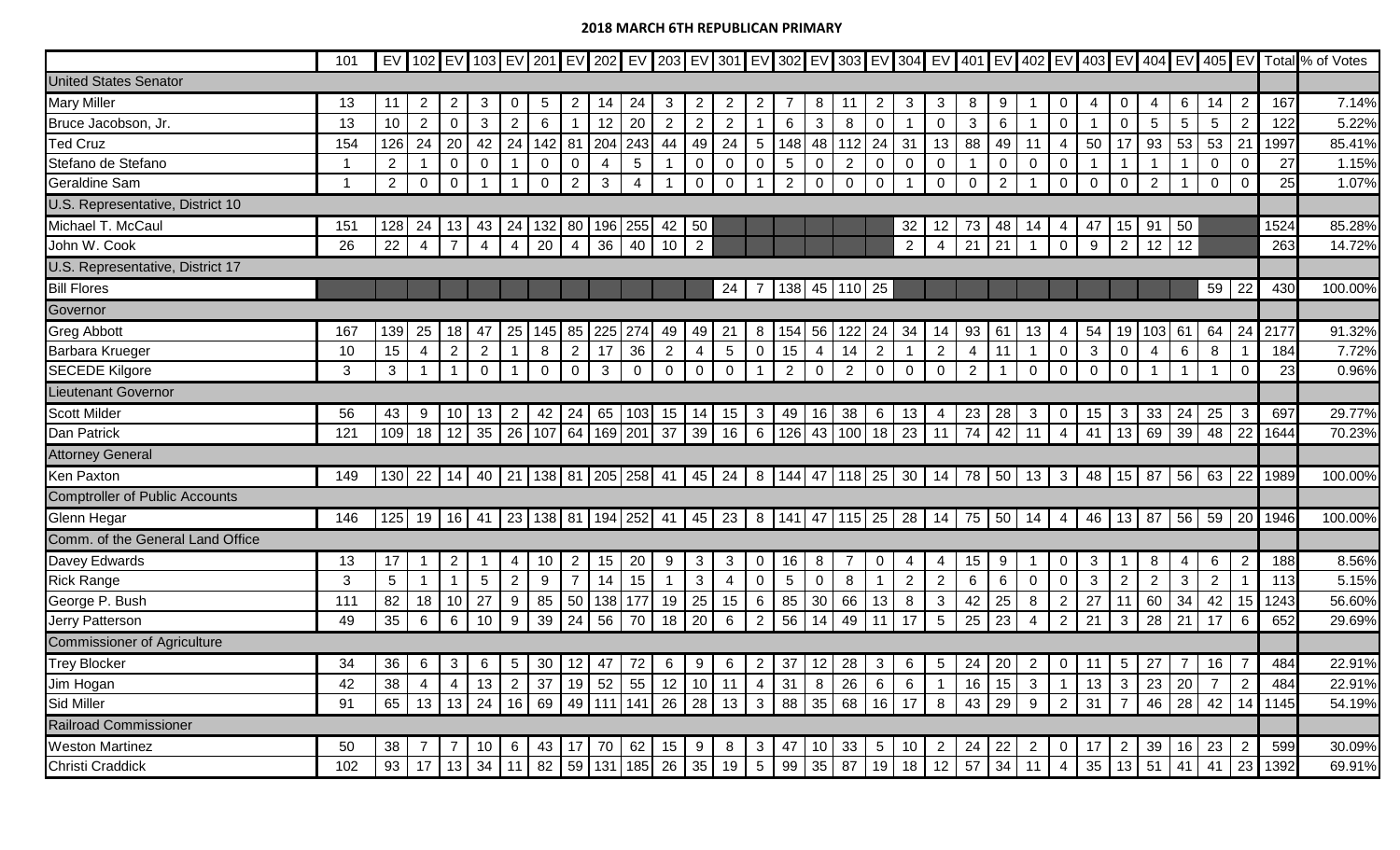|                                          | 101 |     |                 |              |    |                 |              |    |                         |                                               |              |                      |     |                |                         |              |               |                 |                 |                   |              |             |                 |                |                 |                |             |       |          |                   |                  | EV 102 EV 103 EV 201 EV 202 EV 202 EV 203 EV 301 EV 302 EV 303 EV 304 EV 401 EV 402 EV 403 EV 404 EV 404 EV 405 EV Total % of Votes |
|------------------------------------------|-----|-----|-----------------|--------------|----|-----------------|--------------|----|-------------------------|-----------------------------------------------|--------------|----------------------|-----|----------------|-------------------------|--------------|---------------|-----------------|-----------------|-------------------|--------------|-------------|-----------------|----------------|-----------------|----------------|-------------|-------|----------|-------------------|------------------|-------------------------------------------------------------------------------------------------------------------------------------|
| Justice, Supreme Court, Pl. 2            |     |     |                 |              |    |                 |              |    |                         |                                               |              |                      |     |                |                         |              |               |                 |                 |                   |              |             |                 |                |                 |                |             |       |          |                   |                  |                                                                                                                                     |
| Jimmy Blacklock                          | 132 | 116 | 20              |              |    |                 |              |    | 15 38 20 126 72 180 222 |                                               |              | $39 \mid 38 \mid 21$ |     |                | 8   131   44   107   24 |              |               |                 |                 | $25$ 14           | 72           | 46          | 12              | 3 I            | 46              | -14            | 79          |       |          |                   | 56 53 19 1792    | 100.00%                                                                                                                             |
| Justice, Supreme Court, Pl. 4            |     |     |                 |              |    |                 |              |    |                         |                                               |              |                      |     |                |                         |              |               |                 |                 |                   |              |             |                 |                |                 |                |             |       |          |                   |                  |                                                                                                                                     |
| John Devine                              | 135 | 120 | 20              | $16$ 37      |    | 20              |              |    | 126 72 178 222          |                                               |              | 40 39                | 21  |                | 8   130                 |              | 42 106 24     |                 |                 | $25$ 14           | 71           | 46          | 12              | 3 <sup>1</sup> | 45              | 13             | 78 56 53 18 |       |          |                   | 1790             | 100.00%                                                                                                                             |
| Justice, Supreme Court, Pl. 6            |     |     |                 |              |    |                 |              |    |                         |                                               |              |                      |     |                |                         |              |               |                 |                 |                   |              |             |                 |                |                 |                |             |       |          |                   |                  |                                                                                                                                     |
| <b>Jeff Brown</b>                        | 133 |     | 118 20          |              |    |                 |              |    |                         | 16   38   20   127   72   175   219   40   40 |              |                      | 22  |                | 8   136                 |              | 42 108 24     |                 |                 | $25 \, 14$        | 70           | 46          | 12              | 3 <sup>1</sup> | 44              | 13             | 77          | 57    |          |                   | 53 19 1791       | 100.00%                                                                                                                             |
| Presiding Judge, Ct. of Criminal Appeals |     |     |                 |              |    |                 |              |    |                         |                                               |              |                      |     |                |                         |              |               |                 |                 |                   |              |             |                 |                |                 |                |             |       |          |                   |                  |                                                                                                                                     |
| David Bridges                            | 79  | 72  | 10              | 9            | 15 | 12              |              | 43 | 104 125                 |                                               | 25   23      |                      | -17 |                | $6 \mid 74$             | 22           | 70            | -11             | -11             | 4                 | 46           | 25          |                 |                | 31              | 10             | 48          | 27    | 29       |                   | 1034             | 54.42%                                                                                                                              |
| <b>Sharon Keller</b>                     | 67  | 56  |                 | $10 \mid 23$ |    | 4               | $53 \mid 34$ |    | 87                      | 110                                           | $15 \mid 21$ |                      | 9   |                | $3 \mid 70$             | 20           | 45            | 14              | 16              | 8                 | 29           | $\sqrt{27}$ | $5\phantom{.0}$ | 3 <sup>1</sup> | 18              | $\overline{4}$ | 35          | 29    | 31       | 13                | 866              | 45.58%                                                                                                                              |
| Judge, Ct. of Criminal Appeals, Pl. 7    |     |     |                 |              |    |                 |              |    |                         |                                               |              |                      |     |                |                         |              |               |                 |                 |                   |              |             |                 |                |                 |                |             |       |          |                   |                  |                                                                                                                                     |
| <b>Barbara Parker Hervey</b>             | 129 | 113 | 18              | 13           | 40 | 19              |              |    | 122   71   173   211    |                                               | -37          | 39                   | 21  |                | 8   130                 | 41           | 104           | 23              | 25              | 14                | 67           | 45          | 12              | $\mathbf{3}$   | 45              | 12             | 76          | 54    |          | $52 \mid 15 \mid$ | 1732             | 100.00%                                                                                                                             |
| Judge, Ct. of Criminal Appeals, Pl. 8    |     |     |                 |              |    |                 |              |    |                         |                                               |              |                      |     |                |                         |              |               |                 |                 |                   |              |             |                 |                |                 |                |             |       |          |                   |                  |                                                                                                                                     |
| <b>Jay Brandon</b>                       | 62  | 47  | 5               | 6            | 14 | 9               | 54           | 31 | 73                      | 99                                            | 21           | $\sqrt{25}$          | 11  | 5 <sup>5</sup> | 56                      | 17           | 44            | 6               | 15              | 4                 | 34           | 15          | 3               |                | 23              | 6              | 32          | 16    | 14       | 8                 | 756              | 41.81%                                                                                                                              |
| Dib Waldrip                              | 18  | 24  | 4               | $\mathbf{3}$ | 6  | $\mathbf{3}$    | 16           | 6  | 24                      | 29                                            | 6            |                      | 6   |                | 17                      | 10           | 21            | $\overline{7}$  | 4               | $\overline{0}$    | 8            | 10          | $\overline{2}$  | 0              | $5\phantom{.0}$ | 6              | 15          | 8     | 13       | $5\overline{)}$   | 278              | 15.38%                                                                                                                              |
| Michelle Slaughter                       | 59  | 45  | 10 <sup>°</sup> | 11           | 16 | $\mathbf{3}$    | 52           | 36 | 84                      | 90                                            |              | $12$   17            | 9   | 3 <sup>1</sup> | 59                      | 14           | 43            | 10              | $\overline{7}$  | 8                 | 28           | 29          | 8               | $\overline{2}$ | 20              | $\mathbf{3}$   | 31          | 26    | 29       | 10                | 774              | 42.81%                                                                                                                              |
| State Representative, Dist. 17           |     |     |                 |              |    |                 |              |    |                         |                                               |              |                      |     |                |                         |              |               |                 |                 |                   |              |             |                 |                |                 |                |             |       |          |                   |                  |                                                                                                                                     |
| John P. Cyrier                           | 140 |     | $128$ 20        | $15$ 41      |    | 22              |              |    |                         | 135   76   189   246   39   48                |              |                      | 22  |                | 8   139   51   118   25 |              |               |                 | 27              | 15                | 77           | 55          | 13              | 3              | 50              | 14             | 82 60       |       | $53$ 20  |                   | 1931             | 100.00%                                                                                                                             |
| Justice, 3rd Ct. of Appeals Dist., Pl. 2 |     |     |                 |              |    |                 |              |    |                         |                                               |              |                      |     |                |                         |              |               |                 |                 |                   |              |             |                 |                |                 |                |             |       |          |                   |                  |                                                                                                                                     |
| <b>Cindy Olson Bourland</b>              | 133 | 119 | 18              | $12 \mid 37$ |    | 19              |              |    |                         | 123   71   174   218   37   40                |              |                      | 21  |                | 8   128                 | 40           | $107$ 24      |                 | 24              | 13                | 66 45        |             | 12              | 3 <sup>1</sup> | 47              | 12             | 74 56       |       | 52       |                   | 18 1751          | 100.00%                                                                                                                             |
| Justice, 3rd Ct. of Appeals Dist., Pl. 3 |     |     |                 |              |    |                 |              |    |                         |                                               |              |                      |     |                |                         |              |               |                 |                 |                   |              |             |                 |                |                 |                |             |       |          |                   |                  |                                                                                                                                     |
| <b>Scott Field</b>                       | 134 | 116 | 18              | $12 \mid 37$ |    |                 |              |    |                         | 18   125   70   175   219   37   39           |              |                      | 21  |                | 8   129                 |              | 42   107   25 |                 | 24              | 14                | 66 47        |             | 12              | 3 <sup>1</sup> | 47              | 12             | 74 57       |       | 52       | 18                | 1758             | 100.00%                                                                                                                             |
| Justice, 3rd Ct. of Appeals Dist., Pl. 5 |     |     |                 |              |    |                 |              |    |                         |                                               |              |                      |     |                |                         |              |               |                 |                 |                   |              |             |                 |                |                 |                |             |       |          |                   |                  |                                                                                                                                     |
| David Puryear                            | 130 | 116 | 18              | $13 \mid 37$ |    |                 |              |    |                         | 18   126   71   173   215                     |              | 37   40   21         |     |                | 8   128   41            |              | $106$ 24      |                 |                 | $25$ 13           | 67   47      |             | 12              | 3              | 48              | 12             | 75          |       | 55 50 17 |                   | 1746             | 100.00%                                                                                                                             |
| Justice, 3rd Ct. of Appeals Dist., Pl. 6 |     |     |                 |              |    |                 |              |    |                         |                                               |              |                      |     |                |                         |              |               |                 |                 |                   |              |             |                 |                |                 |                |             |       |          |                   |                  |                                                                                                                                     |
| Kristofer Monson                         | 31  | 21  | $\overline{2}$  |              | 4  | 3               | 24           | -8 | 32                      | 34                                            |              | 6                    | 6   | 3              | 25                      | -7           | 15            | 3               | $5\phantom{.0}$ | $\overline{2}$    | 14           | -8          |                 | 0              | 8               |                | 22          |       |          |                   | 314              | 17.21%                                                                                                                              |
| Donna Davison                            | 42  | 26  | 6               | 6            | 17 | $5\phantom{.0}$ | 34           | 28 | 59                      | 63                                            | 9            | 16                   | 8   | $\overline{2}$ | 55                      | 21           | 45            | 11              | $\mathbf{3}$    | $5\phantom{.0}$   | 26           | 18          | 6               | 2              | 25              |                | 23          | 15    | 21       | 9                 | 610              | 33.42%                                                                                                                              |
| Jennifer S. Freel                        | 21  | 22  | 5               | 0            | 3  | $\overline{0}$  | 16           | 11 | 31                      | 32                                            | 4            | $\overline{4}$       | 3   |                | 27                      | $\mathbf{3}$ | 12            | 5               | 6               | 3                 | 8            | 13          | 2               | 0              | 5               | 2              | 12          | 8     | 11       |                   | 274              | 15.01%                                                                                                                              |
| Michael "Mike" Toth                      | 45  | 51  | 9               | 12           | 14 | 10              | 47           | 25 | 54                      | 90                                            | $15$ 17      |                      |     | $\overline{2}$ | 34                      | 14           | 44            | $6\overline{6}$ | 11              |                   | 20           | 14          | $\overline{4}$  | $2^{\circ}$    | 10              | 9              | 17          | 18    | 18       |                   | 627              | 34.36%                                                                                                                              |
| County Judge                             |     |     |                 |              |    |                 |              |    |                         |                                               |              |                      |     |                |                         |              |               |                 |                 |                   |              |             |                 |                |                 |                |             |       |          |                   |                  |                                                                                                                                     |
| Paul E Fischer                           | 126 | 103 | 21              | 11           | 34 | 14              | 105          | 52 | 153                     | 230                                           | 32           | 32                   | 20  |                | 8 119                   | 51           | 82            | 20              | 33              | 14                | 75           | 46          | 9               | $\mathbf{3}$   | 47              | 9              | 57          | 27    | 37       | 18                | 1588             | 65.48%                                                                                                                              |
| Michael R Morgan                         | 60  | 60  | 9               | 12           | 15 | 14              | 56           | 36 | 98                      | 89                                            | $23 \mid 22$ |                      | 9   |                | 51                      | 12           | 40            | $\mathbf{3}$    | $5\phantom{.0}$ | 2                 | $32 \mid 30$ |             | 6               |                | 12              | 10             | 55          | 41    | 29       | $\overline{4}$    | 837              | 34.52%                                                                                                                              |
| <b>District Clerk</b>                    |     |     |                 |              |    |                 |              |    |                         |                                               |              |                      |     |                |                         |              |               |                 |                 |                   |              |             |                 |                |                 |                |             |       |          |                   |                  |                                                                                                                                     |
| Lisa Teinert                             | 156 | 139 | 23              | 18           | 44 | 24              |              |    | 150 84 211 272          |                                               |              | 43 47                | 24  |                | 9 140                   |              | $52$ 115 24   |                 |                 | $30 \mid 14 \mid$ | 79 55        |             | 13              |                | $3 \mid 51$     | 12             |             | 88 64 | 54 19    |                   | 2057             | 100.00%                                                                                                                             |
| <b>County Clerk</b>                      |     |     |                 |              |    |                 |              |    |                         |                                               |              |                      |     |                |                         |              |               |                 |                 |                   |              |             |                 |                |                 |                |             |       |          |                   |                  |                                                                                                                                     |
| <b>Sharon Blasig</b>                     | 155 | 141 | 24              | 18           |    | 45 23           |              |    |                         | 147 80 209 269                                | 41           | 47                   | 24  |                | 9 147                   |              | 48 113 24     |                 | 31              | 15                |              | 82   56     | 13              |                | $3 \mid 51$     | 12             |             |       |          |                   | 86 62 56 19 2050 | 100.00%                                                                                                                             |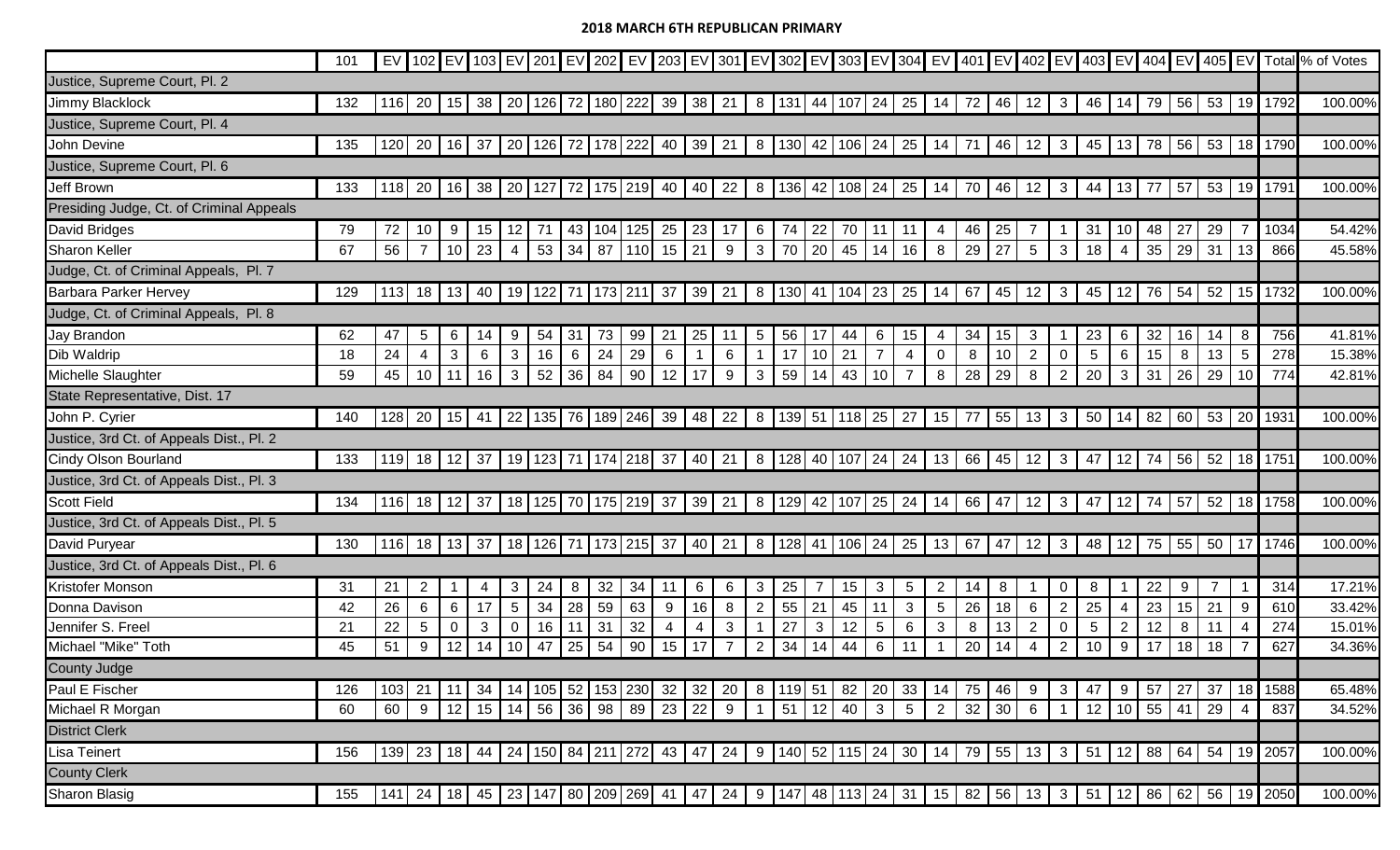|                                   | 101 |     |                 |                |                 |                |             |                 |     |                           |                 |                   |                 |                |                 |                 |                         |                |                |                |                |                 |                |                |                |                  |                 |                |                 |                      |      | EV 102 EV 103 EV 201 EV 202 EV 203 EV 301 EV 302 EV 302 EV 303 EV 304 EV 401 EV 402 EV 403 EV 404 EV 405 EV Total % of Votes |
|-----------------------------------|-----|-----|-----------------|----------------|-----------------|----------------|-------------|-----------------|-----|---------------------------|-----------------|-------------------|-----------------|----------------|-----------------|-----------------|-------------------------|----------------|----------------|----------------|----------------|-----------------|----------------|----------------|----------------|------------------|-----------------|----------------|-----------------|----------------------|------|------------------------------------------------------------------------------------------------------------------------------|
| <b>County Treasurer</b>           |     |     |                 |                |                 |                |             |                 |     |                           |                 |                   |                 |                |                 |                 |                         |                |                |                |                |                 |                |                |                |                  |                 |                |                 |                      |      |                                                                                                                              |
| <b>Stacey Blasig Kessler</b>      | 89  | 93  | 15              | -11            | 29              | 11             |             | $61$ 31         |     | 103 159                   |                 | 28 25             | 16              | -7             | 67              | 22              | 49                      | 15             | 15             | 9              | 37             | 27              | 7              | $\overline{2}$ | 22             | 3                | 53              | 39             | 36              | 10                   | 1091 | 46.82%                                                                                                                       |
| Melinda "Lyndy" Krause            | 86  | 65  | 14              | $12$ 20        |                 | 14             | 97          | 57              | 139 | 146                       | 24              | 26                | 13              | $\overline{2}$ | 92              | 39              | 69                      | 10             | 20             | 6              | 63             | 45              | $\overline{7}$ | $\overline{2}$ | 36             | 13               | 55              | 28             | 28              | 11                   | 1239 | 53.18%                                                                                                                       |
| <b>County Commissioner Pct. 2</b> |     |     |                 |                |                 |                |             |                 |     |                           |                 |                   |                 |                |                 |                 |                         |                |                |                |                |                 |                |                |                |                  |                 |                |                 |                      |      |                                                                                                                              |
| <b>JW Riza</b>                    |     |     |                 |                |                 |                | 24          | 8               | 73  | 95                        | $5\phantom{.0}$ | 13                |                 |                |                 |                 |                         |                |                |                |                |                 |                |                |                |                  |                 |                |                 |                      | 218  | 23.93%                                                                                                                       |
| Charles "Chappy" Murray           |     |     |                 |                |                 |                | 12          | $\overline{7}$  | 47  | 91                        | 8               | 10                |                 |                |                 |                 |                         |                |                |                |                |                 |                |                |                |                  |                 |                |                 |                      | 175  | 19.21%                                                                                                                       |
| <b>Richard Wagner</b>             |     |     |                 |                |                 |                | 122         | 74              | 126 | 122                       | 44              | 30                |                 |                |                 |                 |                         |                |                |                |                |                 |                |                |                |                  |                 |                |                 |                      | 518  | 56.86%                                                                                                                       |
| <b>County Commissioner Pct. 4</b> |     |     |                 |                |                 |                |             |                 |     |                           |                 |                   |                 |                |                 |                 |                         |                |                |                |                |                 |                |                |                |                  |                 |                |                 |                      |      |                                                                                                                              |
| Steven W. Knobloch                |     |     |                 |                |                 |                |             |                 |     |                           |                 |                   |                 |                |                 |                 |                         |                |                |                | 83             | 57              | 13             | $\mathbf{3}$   | 50             | 13               | 89              |                | 65 54 20        |                      | 447  | 100.00%                                                                                                                      |
| Justice of the Peace, Pct. 2      |     |     |                 |                |                 |                |             |                 |     |                           |                 |                   |                 |                |                 |                 |                         |                |                |                |                |                 |                |                |                |                  |                 |                |                 |                      |      |                                                                                                                              |
| <b>Michael York</b>               | 157 | 139 | 23              | 18             |                 |                |             |                 |     | 139 79 210 253 46 50      |                 |                   |                 |                |                 |                 |                         |                |                |                |                |                 |                |                |                |                  | 85              | 60             |                 |                      | 1259 | 100.00%                                                                                                                      |
| Justice of the Peace, Pct. 3      |     |     |                 |                |                 |                |             |                 |     |                           |                 |                   |                 |                |                 |                 |                         |                |                |                |                |                 |                |                |                |                  |                 |                |                 |                      |      |                                                                                                                              |
| Don Milburn                       |     |     |                 |                |                 |                |             |                 |     |                           |                 |                   | 23              |                |                 |                 | 8   150   51   121   24 |                | 32             | 14             |                |                 |                |                |                |                  |                 |                |                 | $\overline{56}$   20 | 499  | 100.00%                                                                                                                      |
| Justice of the Peace, Pct. 4      |     |     |                 |                |                 |                |             |                 |     |                           |                 |                   |                 |                |                 |                 |                         |                |                |                |                |                 |                |                |                |                  |                 |                |                 |                      |      |                                                                                                                              |
| ee Dobos                          |     |     |                 |                | 19              | 7              |             |                 |     |                           |                 |                   |                 |                |                 |                 |                         |                |                |                | 19             | 14              |                | $\overline{0}$ | 20             | $\overline{2}$   |                 |                |                 |                      | 82   | 23.10%                                                                                                                       |
| Danita Smith                      |     |     |                 |                | 27              | 15             |             |                 |     |                           |                 |                   |                 |                |                 |                 |                         |                |                |                | 90             | 60              | 12             | $\overline{2}$ | 37             | 12               |                 |                |                 |                      | 255  | 71.83%                                                                                                                       |
| Philip E. McInturff               |     |     |                 |                | 2               | $\overline{2}$ |             |                 |     |                           |                 |                   |                 |                |                 |                 |                         |                |                |                | $\overline{2}$ | $6\phantom{1}6$ |                | $\overline{2}$ | $\overline{1}$ | $\overline{2}$   |                 |                |                 |                      | 18   | 5.07%                                                                                                                        |
| Constable Pct. 3 (Unexpired)      |     |     |                 |                |                 |                |             |                 |     |                           |                 |                   |                 |                |                 |                 |                         |                |                |                |                |                 |                |                |                |                  |                 |                |                 |                      |      |                                                                                                                              |
| <b>Farah Ramsey</b>               |     |     |                 |                |                 |                |             |                 |     |                           |                 |                   | 25              |                | 137             |                 | 48 111 25               |                | 30             | 14             |                |                 |                |                |                |                  |                 |                | 59              | 16                   | 472  | 100.00%                                                                                                                      |
| <b>County Chairman</b>            |     |     |                 |                |                 |                |             |                 |     |                           |                 |                   |                 |                |                 |                 |                         |                |                |                |                |                 |                |                |                |                  |                 |                |                 |                      |      |                                                                                                                              |
| <b>David Porter</b>               | 135 | 122 | 17              | $17$ 38        |                 |                |             |                 |     | 18   131   73   186   229 |                 | $39 \mid 41 \mid$ | 24              | 7 <sup>1</sup> |                 |                 | 130 43 106 25 29        |                |                | 12             |                | $67$ 47         | 12             | $\overline{2}$ | 46             | 14               | 80              |                | 57 51 19        |                      | 1817 | 100.00%                                                                                                                      |
| Proposition #1                    |     |     |                 |                |                 |                |             |                 |     |                           |                 |                   |                 |                |                 |                 |                         |                |                |                |                |                 |                |                |                |                  |                 |                |                 |                      |      |                                                                                                                              |
| FOR                               | 124 | 100 | 20              | 15             | 30              | 12             | 113 61      |                 |     | 152 202                   |                 | $37 \mid 39$      | 19              | $6 \cdot$      | 101             | 35              | 88                      | 18             | 28             | 9              | 66             | 41              | 15             | $\overline{4}$ | 38             | 12               | 76              | 47             | 49              | 18                   | 1575 | 70.88%                                                                                                                       |
| <b>AGAINST</b>                    | 49  | 41  | $5\phantom{.0}$ | $\overline{7}$ | 15              | 10             | 35          | 20              | 77  | 85                        | 11              | 13                | 12              | $\mathbf{3}$   | 60              | 20              | 41                      | $\overline{7}$ | $\overline{7}$ | $\overline{7}$ | 24             | 20              | $\mathbf 0$    | $\mathbf 0$    | 15             | $5\phantom{.0}$  | 19              | 13             | 20              | 6                    | 647  | 29.12%                                                                                                                       |
| Proposition #2                    |     |     |                 |                |                 |                |             |                 |     |                           |                 |                   |                 |                |                 |                 |                         |                |                |                |                |                 |                |                |                |                  |                 |                |                 |                      |      |                                                                                                                              |
| FOR                               | 170 | 140 | 26              | 22             | 48              | 23             | 146         | 79              | 217 | 267                       | 52              | 49                | 29              | 9              | 155             | 51              | 134                     | 26             | 34             | 12             | 89             | 65              | 15             | $\overline{4}$ | 51             | 16               | 100             | 65             | 67              | 22                   | 2183 | 92.97%                                                                                                                       |
| <b>AGAINST</b>                    | 14  | 11  | $\overline{2}$  | $\mathbf 0$    | $\mathbf 0$     | 2              | $7^{\circ}$ | $5\overline{)}$ | 18  | 30                        | $\mathbf{1}$    | $\overline{4}$    | 2               | $\mathbf 0$    | 15              | 6               | 8                       | $\mathbf 0$    | $\mathbf{3}$   | $\overline{4}$ | 10             | $\mathbf{3}$    | $\mathbf 0$    | $\overline{0}$ | $\overline{4}$ |                  | $6\phantom{1}6$ | $\overline{1}$ | $5\phantom{.0}$ | 3                    | 165  | 7.03%                                                                                                                        |
| Proposition #3                    |     |     |                 |                |                 |                |             |                 |     |                           |                 |                   |                 |                |                 |                 |                         |                |                |                |                |                 |                |                |                |                  |                 |                |                 |                      |      |                                                                                                                              |
| FOR                               | 155 | 123 | 21              | 17             | 36              | 20             | 134         | 78              | 192 | 263                       | 38              | 45                | 25              | 9              | 146             | 52              | 114                     | 22             | 30             | 13             | 82             | 57              | 11             | $\overline{2}$ | 40             | 18               | 86              | 50             | 58              | 19                   | 1956 | 86.17%                                                                                                                       |
| <b>AGAINST</b>                    | 21  | 21  | $\overline{4}$  | $\overline{4}$ | 11              |                | 18          | $\overline{7}$  | 30  | 36                        | 9               | $5\overline{)}$   | $6\phantom{1}6$ | $\overline{0}$ | 22              | $5\phantom{.0}$ | 20                      | $\overline{4}$ | $6\phantom{1}$ | $\overline{2}$ | 10             | 8               | 3              | $\overline{1}$ | 14             | $\mathbf{0}$     | 16              | 13             | 12              | $5\phantom{.0}$      | 314  | 13.83%                                                                                                                       |
| Proposition #4                    |     |     |                 |                |                 |                |             |                 |     |                           |                 |                   |                 |                |                 |                 |                         |                |                |                |                |                 |                |                |                |                  |                 |                |                 |                      |      |                                                                                                                              |
| <b>FOR</b>                        | 168 | 139 | 23              | 22             | 43              | 23             | 137         | 81              | 210 | 270                       | 47              | 47                | 28              | 9              | 157             | 54              | 125                     | 23             | 33             | 16             | 92             | 63              | 10             | 4 <sup>1</sup> | 43             | 16               | 97              | -61            | 60              | 24                   | 2125 | 92.03%                                                                                                                       |
| <b>AGAINST</b>                    | 11  | 10  | $\mathbf{3}$    | $\mathbf 0$    | $5\phantom{.0}$ | 2              | 15          | $\overline{4}$  | 17  | 27                        | $6\phantom{1}$  | $\mathbf{3}$      | $\mathbf{3}$    | $\mathbf 0$    | $\overline{13}$ | $5\phantom{.0}$ | $\overline{12}$         | $\mathbf{3}$   | $\overline{4}$ | $\mathbf 0$    | $\overline{4}$ | $\overline{4}$  | $\overline{4}$ | $\mathbf 0$    | 11             | $\boldsymbol{0}$ | 6               | 3              | 9               | $\pmb{0}$            | 184  | 7.97%                                                                                                                        |